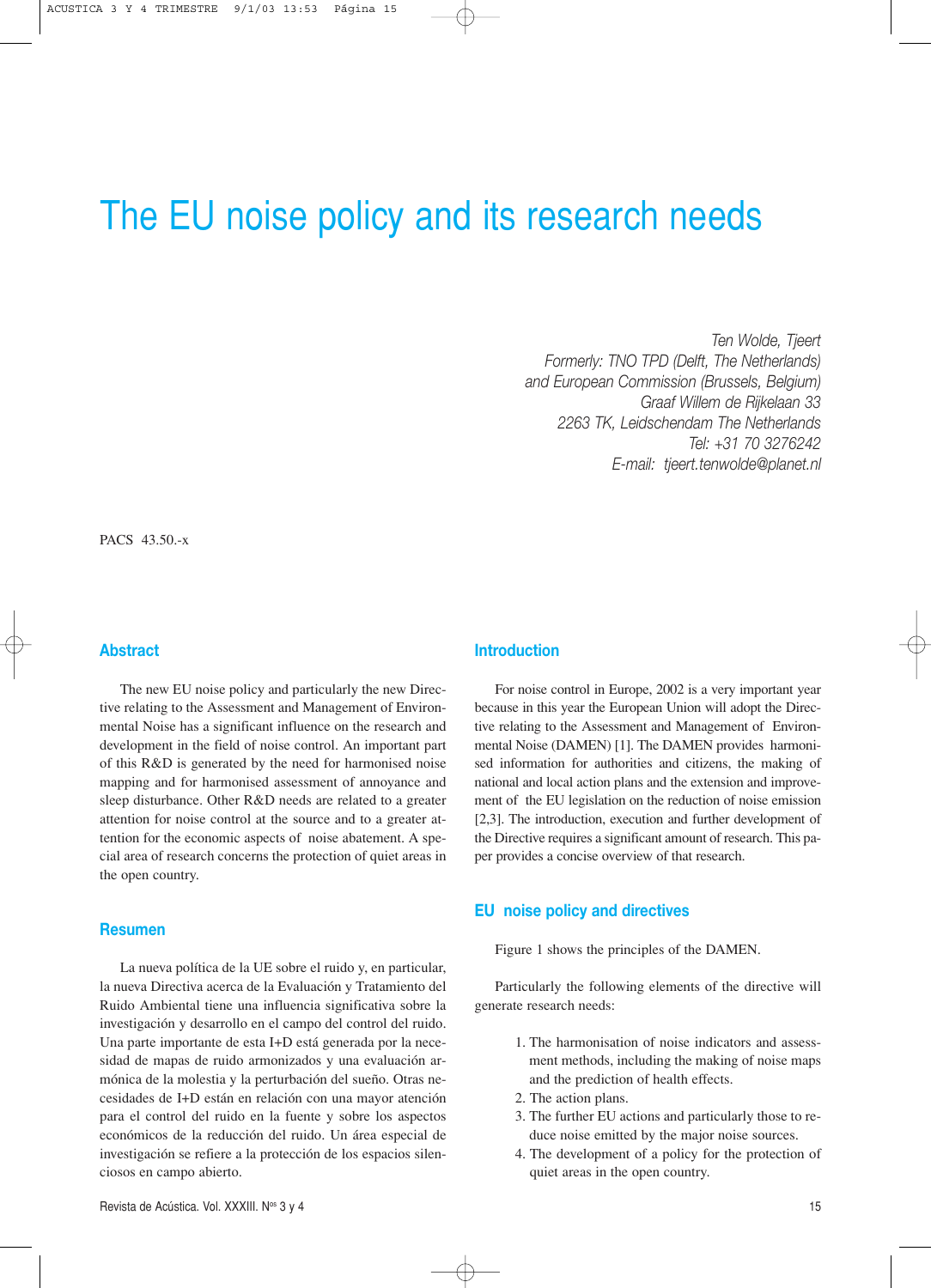

*Fig. 1.- Overview of the European directive on environmental noise (DAMEN).*

There are already EU directives on the control of noise emission by civil aircraft, road vehicles, tyres for road vehicles and for outdoor equipment. Directives for trains and pleasure boats are underway. The directives have rather different set-ups, as well legally as technically. Some are very effective for the reduction of environmental noise, others do contribute little - see for example [4]. The DAMEN provides the opportunity to bring these directives gradually more in line with each other and to make them more effective for the improvement of the environment.

# **Research needs**

#### **Measurement Of The Value Of The Noise Indicators**

In the DAMEN, two quantities to characterise noise have been defined:  $L_{den}$  and  $L_{night}$ . Both are based on the determination of A-weighted long-term average sound levels. For  $L_{\text{night}}$  it concerns the  $L_{Aeq}$  over all night periods of a year, for  $L_{den}$  it also includes the  $L_{Aeq}$  values over all the day and evening periods of a year. The determination of the LAeq values can be done by measurement, by computation or by a mixture of measurement and computation. The fact that the directive allows the different approaches implies that the results shall agree within reasonable margins, which means in practice that the methods shall be as accurate as technically and financially feasible.

In principle the measurement of  $L_{Aeq}$  is straightforward and shall be carried out in accordance with ISO 1996-2: 1987 [5] or ISO 3891: 1978, or in the future, in accordance with newer versions of these standards. In reality there are some

problems, however. In order to avoid these the European Commission should consider the development of guidelines.

# **Computation Methods And The Related Emission Measurement Methods**

It is certain that in most cases the value of the noise indicators will be determined by computation because it is cheaper, quicker and not necessarily less accurate than determination by measurement. Furthermore computations can also be used for the design of certain measures, like the introduction of a noise barrier. In order to play their role properly, the computation methods should be able to determine the value of the noise indicator with an uncertainty not greater than 1 dB. Unfortunately, the present methods are not able to provide this accuracy [6,7,8]. All methods that are presently used in practice (for rail, road and aircraft noise and for industrial noise) are empirical or semi-empirical methods which contain many simplifying assumptions and have a very simple description of the source. Such methods can only be accurate for sources and geometries which are similar to the sources and situations of the original data set. Another weakness is that the description of the source and the description of the transmission are interdependent. The basis for most of these methods was laid some 30 or 40 years ago and they are scientifically and technically outdated. Differences of 5dB between the outcome of the methods are no exception. In spite of the obvious shortcomings, the methods form the backbone of the present noise policies in most EU Member States. It is obvious that the differences in computation methods seriously undermine the possibilities for comparison of results.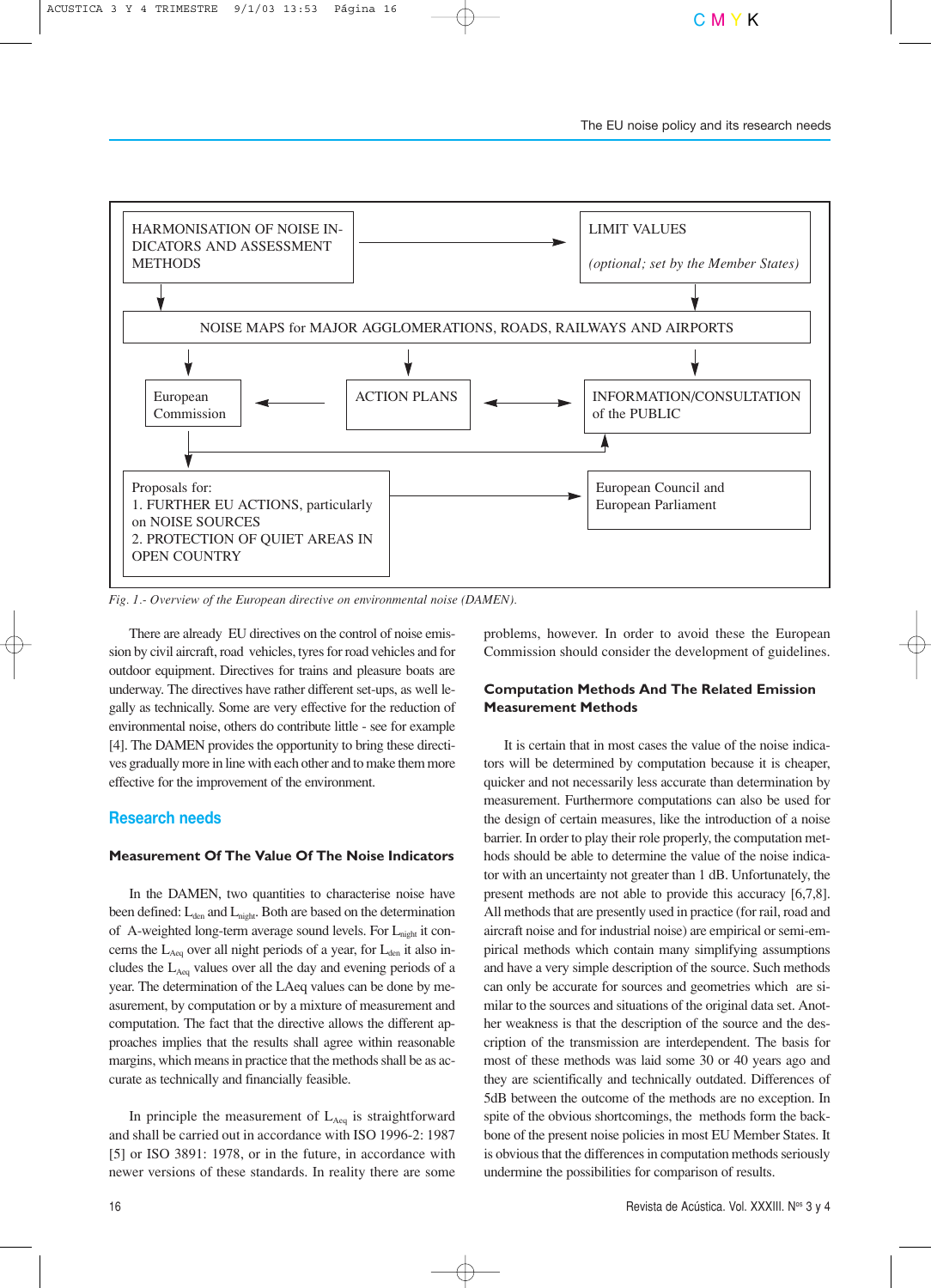| <b>Number</b> | <b>Subject</b>                                                                                                    | <b>Aspects</b>                                                                                                                                                                            |  |  |
|---------------|-------------------------------------------------------------------------------------------------------------------|-------------------------------------------------------------------------------------------------------------------------------------------------------------------------------------------|--|--|
|               | Accurate unmanned long-term measu-<br>rements ("noise monitoring"), particu-<br>larly near airports and industry. | Improvement of the signal-to-noise ra-<br>tio, ("noise" including all unwanted sig-<br>nals), for example with the aid of mi-<br>crophone arrays.                                         |  |  |
|               | Guidelines for manned or unmanned<br>short-term measurements, particularly<br>near industry, roads and railways.  | Guidelines for the selection of short-<br>term "samples", for the measurement of<br>these samples, and for the computation<br>of the long-term $L_{Aeq}$ , $L_{den}$ and/or $L_{night}$ . |  |  |

*Table 1. - Research items related to the measurement of the noise indicators.*

In the last 20 years there has been considerable progress in the modelling of the transmission of outdoor sound, using modern computer technology [8,9,10,11,12,13,20]. The technical possibilities to characterise the source and to introduce the system geometry have also been improved. Several problems have not been completely solved however, and sufficiently accurate, validated, modern models are not yet available. Thus, completely satisfying methods are presently not available and the European Commission had no other option than to start the DAMEN with existing computation methods. The development of better methods has started. These methods shall be introduced in a later stage.

| Table 2.- Research items related to computation. |  |  |
|--------------------------------------------------|--|--|
|--------------------------------------------------|--|--|

Apart from the aspects that are directly related to the modelling of the source and the transmission, guidance shall also be given on some other aspects like the modelling of the geometry, the gathering of traffic data and the application of dose-effect relations.

# **Exposure-Response Relations (Dose-Effect Relations)**

According to annex VI of the DAMEN, final results of noise mapping are presented in terms of the number of affected people. It is believed that such data form a much bet-

| <b>Number</b> | <b>Subject</b>                                                                                     | <b>Aspects</b>                                                                                                                                                                                                                                                            |
|---------------|----------------------------------------------------------------------------------------------------|---------------------------------------------------------------------------------------------------------------------------------------------------------------------------------------------------------------------------------------------------------------------------|
| 3             | Making the recommended interim com-<br>putation methods operational for use th-<br>roughout the EU | Adaptation to the definitions of the EU<br>noise indicators; emission measurement<br>method for some sources; data base for<br>sources; small improvements; software.                                                                                                     |
| 4             | Guidelines for noise mapping                                                                       | Organising the input (traffic data etc.);<br>modelling of the geometry; application<br>of dose-effect relations; presentation of<br>results.                                                                                                                              |
| 5             | Modern, more accurate methods for road<br>traffic noise and railway noise                          | Independent source and transmission<br>characterisation; better source descrip-<br>tions and emission measurement met-<br>hods; better transmission models, parti-<br>cularly for cases with screening,<br>reflections, different ground conditions,<br>larger distances. |
| 6             | More accurate methods for aircraft noise<br>and industrial noise                                   | Better modelling of the transmission<br>and the source, independent source and<br>transmission characterisation.                                                                                                                                                          |
| 7             | Operational more accurate methods, ap-<br>plicable throughout the EU                               | Emission data bases, including data for<br>different road surfaces, rail tracks, mete-<br>orological influences and other aspects;<br>software; guidelines.                                                                                                               |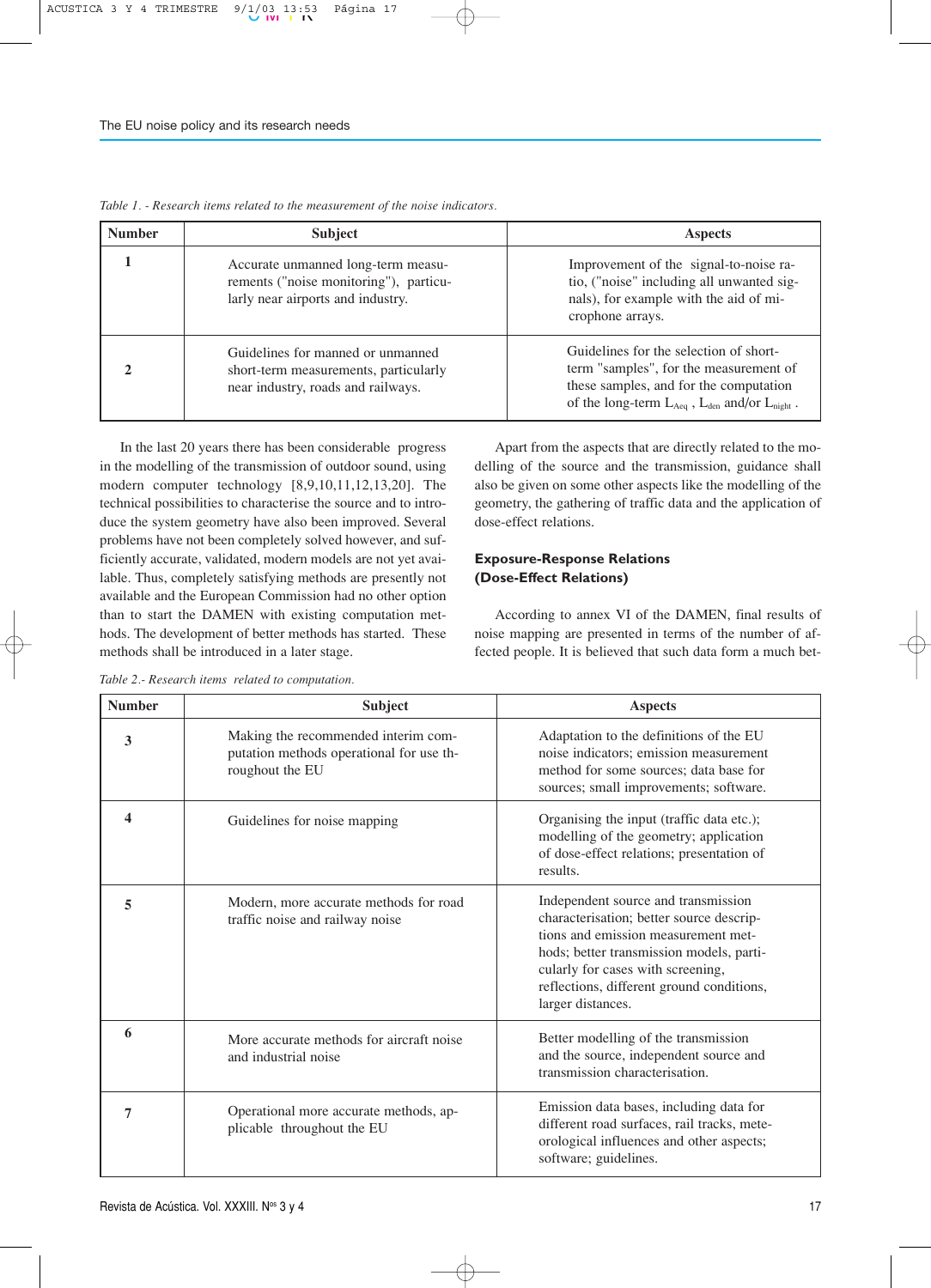| <b>Number</b> | <b>Subject</b>                                                          | <b>Aspects</b>                                                                                                                                 |  |
|---------------|-------------------------------------------------------------------------|------------------------------------------------------------------------------------------------------------------------------------------------|--|
| 8             | Annoyance - $L_{den}$ for traffic noises                                | Road, rail and air traffic noise                                                                                                               |  |
| 9             | Selection of one effect (response)<br>descriptor for sleep disturbance. | Shall correlate with $L_{\text{night}}$ .                                                                                                      |  |
| 10            | Further dose-effect relations for<br>annoyance.                         | Northern and Southern Member Sates:<br>houses that are especially insulated<br>against road, rail or air traffic noise; in-<br>dustrial noise. |  |
| 11            | Dose-effect relations for sleep<br>disturbance                          | The dose quantity is $L_{night}$ ; all EU cli-<br>mates; road, rail and air traffic noises;<br>specially insulated houses.                     |  |
| 12            | Dose-effect relations for children                                      | Learning capability.                                                                                                                           |  |

*Table 3.- Research subjects related to the definition of effects and to dose-effects relations* 

ter basis for communication with the public and for well balanced action plans than the value of the (physical) noise indicators. For that purpose it is necessary to have suitable exposure-response relations.

The two effects that are distinguished in the DAMEN are "annoyance" and "sleep disturbance". Both must be defined more precisely. For annoyance that is not too difficult because a reasonably well established procedure for noise surveys has been developed from which three quantities can be derived: the percentage Highly Annoyed people (%HA), the percentage Annoyed people  $(\% A)$  and the percentage Lowly Annoyed people (%LA) [15]. The latter quantity is seldom used, but a choice should be made between %A and %HA on the basis of an EU working group position paper on that topic. On the basis of existing literature , a study project has been launched by the European Commission in order to choose a descriptor for sleep-disturbance, to be used for dose-effect relations in which the dose quantity will be  $L_{\text{night}}$ .

The %HA as a function of the value of  $L_{den}$  (or related quantities) has been determined in many field surveys on road, rail and aircraft noise. Most of these surveys were ca-

*Table 4: Research related to the quality of type testing methods.*

rried out in the USA and Northern Europe. There are no comparable results for industrial noise. Furthermore it should be doubted whether the results on the traffic noises are also applicable in polar and sub-tropical climates as occurring in Northern and Southern EU Member States. Another situation with different dose-effect relations occurs when dwellings are especially insulated against road, rail or air traffic noise.

A special research item is the determination of exposureresponse relations for children at school and at home. There are strong indications that noise reduces their learning possibilities.

# **Emission Measurements Methods For Type Testing And Marking**

The European directives on noise emission require good testing methods for the determination of a quantity which characterises the noise emission in an appropriate way i.e. in such a way that a reduction of the value of that quantity directly results in a reduction of environmental noise in practice. In this area there are many weaknesses, which shall be reduced. See for example [16].

| <b>Number</b> | <b>Subject</b>                                 | <b>Aspects</b>                         |
|---------------|------------------------------------------------|----------------------------------------|
| 13            | Quality check of (all) type testing<br>methods | Relevancy for practice; uncertainty    |
| 14            | Improvement of type testing methods            | Greater relevancy; smaller uncertainty |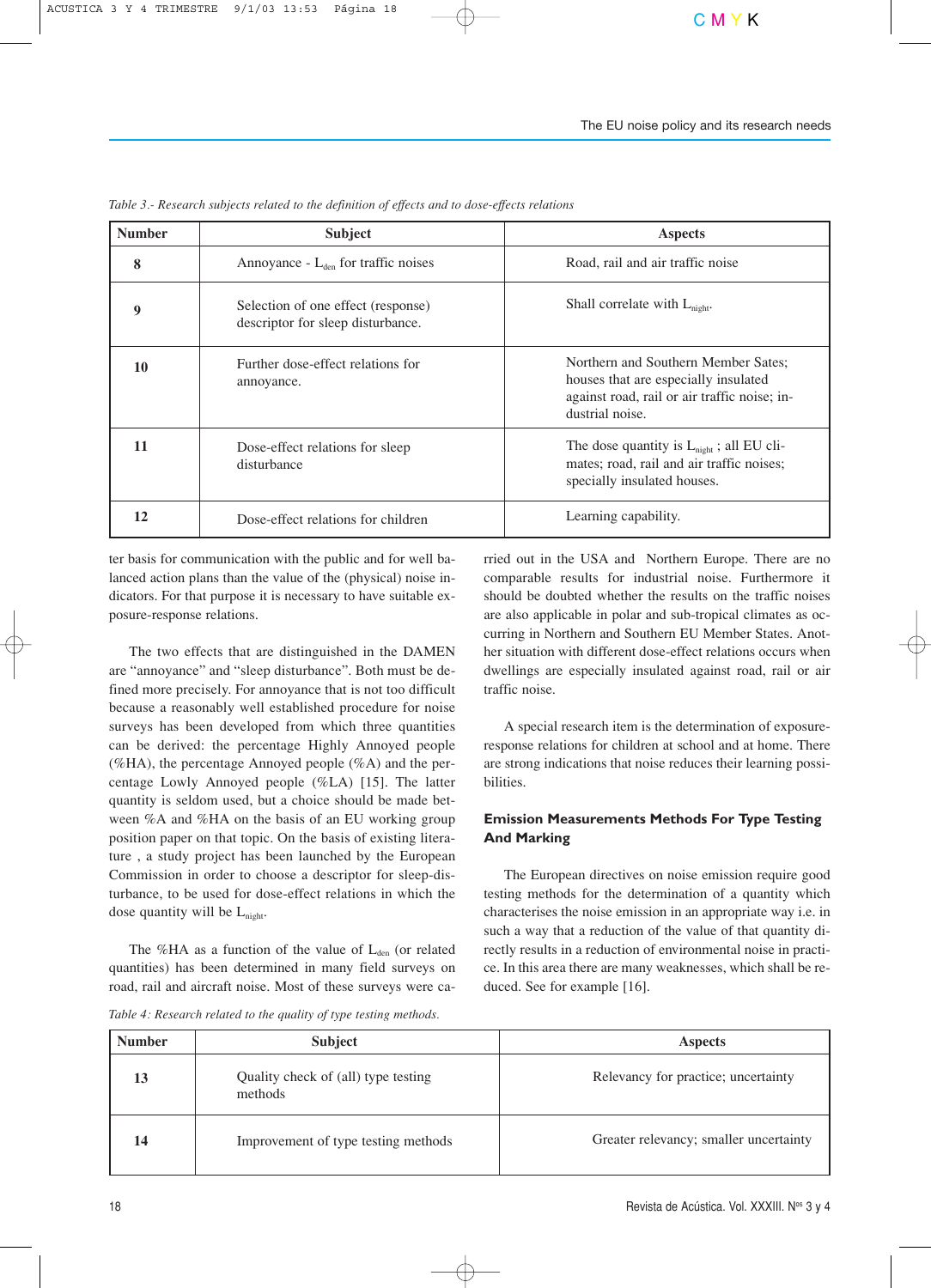| <b>Number</b> | <b>Subject</b>                                     | <b>Aspects</b>                                                               |  |
|---------------|----------------------------------------------------|------------------------------------------------------------------------------|--|
| 15            | Quieter motor vehicles and roads                   | Engine, tyres, exhaust, porous road sur-<br>face, other silent road surfaces |  |
| 16            | Quieter aircraft                                   | Airframe noise, engine noise                                                 |  |
| 17            | Quieter rail vehicles                              | Rolling noise from vehicles and track,<br>aerodynamic noise, engine noise    |  |
| 18            | Quieter recreational craft                         | Exhaust, engine                                                              |  |
| 19            | Quieter lawn mowers and other outdoor<br>equipment | Engine, (exhaust), process                                                   |  |

*Table 5.- Research related to the reduction of noise emission*

#### **Noise Control At The Source**

The DAMEN and the other European Directives stimulate the development of quieter transport systems, machines and equipment. Table 5 gives a survey.

#### **Costs And Benefits Of Noise Control**

For a well balanced noise policy it is very important that costs and benefits of certain measures are determined in a relevant and accepted way. Very much work has still to be done in this area. The approaches that are presently available neglect major aspects, consider the issue only from the point of view of one player (like the national road authority), or use unreliable data. For the European Union, the costs and benefits at macro (European) scale are of primary importance. However, costs and benefits considerations for the parties that shall develop the action plans must also be developed. A start in this area has been made in a special session and in a Workshop at Inter-noise 2001 [17,18].

#### **Protection Of Quiet Areas In The Open Country**

According to Article 11.2 of the DAMEN the European Commission shall assess the needs for implementing a strategy for the protection of quiet areas in the open country, which provides a subject for research – see table 7.

*Table 6: Research on costs and benefits*

| <b>Number</b> | <b>Subject</b>                                                                                                   | <b>Aspects</b>                                                                                                                                                                                                                                                                |  |  |
|---------------|------------------------------------------------------------------------------------------------------------------|-------------------------------------------------------------------------------------------------------------------------------------------------------------------------------------------------------------------------------------------------------------------------------|--|--|
| 20            | Valuation of changes in annoyance and<br>sleep disturbance                                                       | Effect of noise on housing prices, medi-<br>cal costs, lost labour days and other as-<br>pects, to be related with the number of<br>affected people. Note: the author is<br>sceptical about the "willingness-to-pay"<br>approach, which is sometimes used in<br>this context. |  |  |
| 21            | Cost-benefit models for decision making<br>at the EU level                                                       | Cost-benefit analysis of sharper emis-<br>sion limits, limitations for the use of<br>noisy machinery and other EU measures<br>(as for example the stimulation of the<br>use of porous road surfaces).                                                                         |  |  |
| 22            | Cost-benefit models for use at the level<br>of agglomerations, major roads, major<br>railways and major airports | Cost benefit analysis of measures that<br>could be considered as part of the action<br>plans (noise barriers, traffic control, in-<br>sulation of dwellings, land use, etc.).                                                                                                 |  |  |